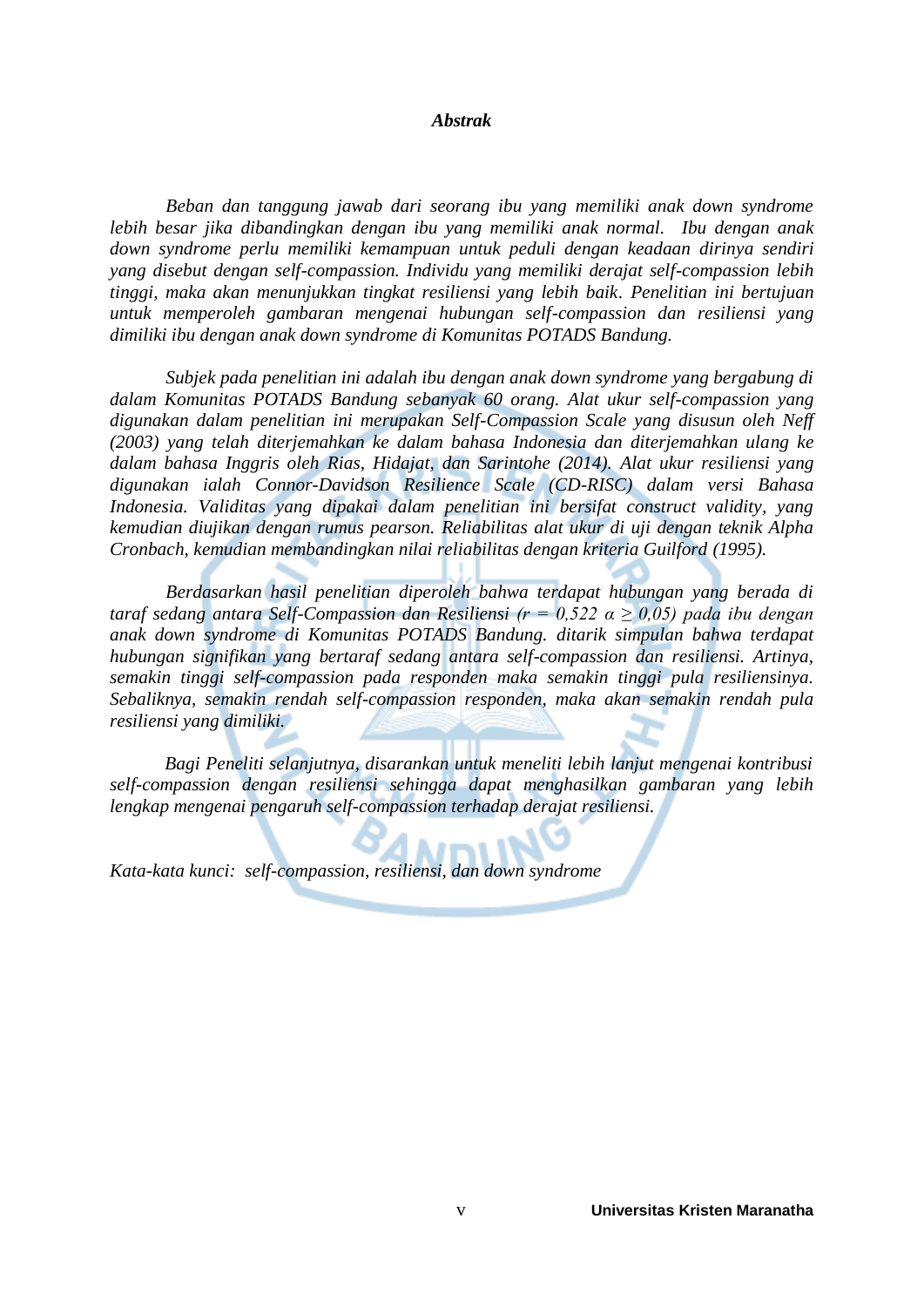#### *Abstract*

*The burden and responsibility of a mother who has down syndrome children is greater when compared to mothers who have normal children. Mothers with down syndrome children need to have ability to care about their own condition, which is called self-compassion. Individuals who have a higher degree of self-compassion will show a better level of resilience. This study aims to obtain an overview of the relationship of self-compassion and resilience of mothers with down syndrome children in the POTADS Bandung Community.*

*The subjects in this study were mothers with down syndrome children who joined the POTADS Bandung Community as many as 60 people. The self-compassion measurement tool used in this study is a Self-Compassion Scale compiled by Neff (2003) which has been translated into Indonesian and re-translated into English by Rias, Hidajat, and Sarintohe (2014). The measure of resilience used is the Connor-Davidson Resilience Scale (CD-RISC) in the Indonesian version. The validity used in this study is construct validity, which is then tested by Pearson's formula. The reliability of the measuring instrument was tested with the Cronbach Alpha technique, then compared the value of reliability with the criteria of Guilford (1995).*

*Based on the results of the study that there was a relationship at the moderate level between Self-Compassion and Resilience (r = 0.522*  $\alpha \ge 0.05$ *) in mothers with down syndrome children in the POTADS Bandung Community. The conclusion's that there is a significant level of moderate relationship between self-compassion and resilience. That is, the higher the self-compassion of the respondent the higher the resilience. Conversely, the lower the respondent's self-compassion, the lower the resilience they will have.*

*For further researchers, it is recommended to further examine the contribution of selfcompassion to resilience so that it can produce a more complete picture of the effect of selfcompassion on the degree of resilience.* 

*Keywords: self-compassion, resilience, and down syndrome*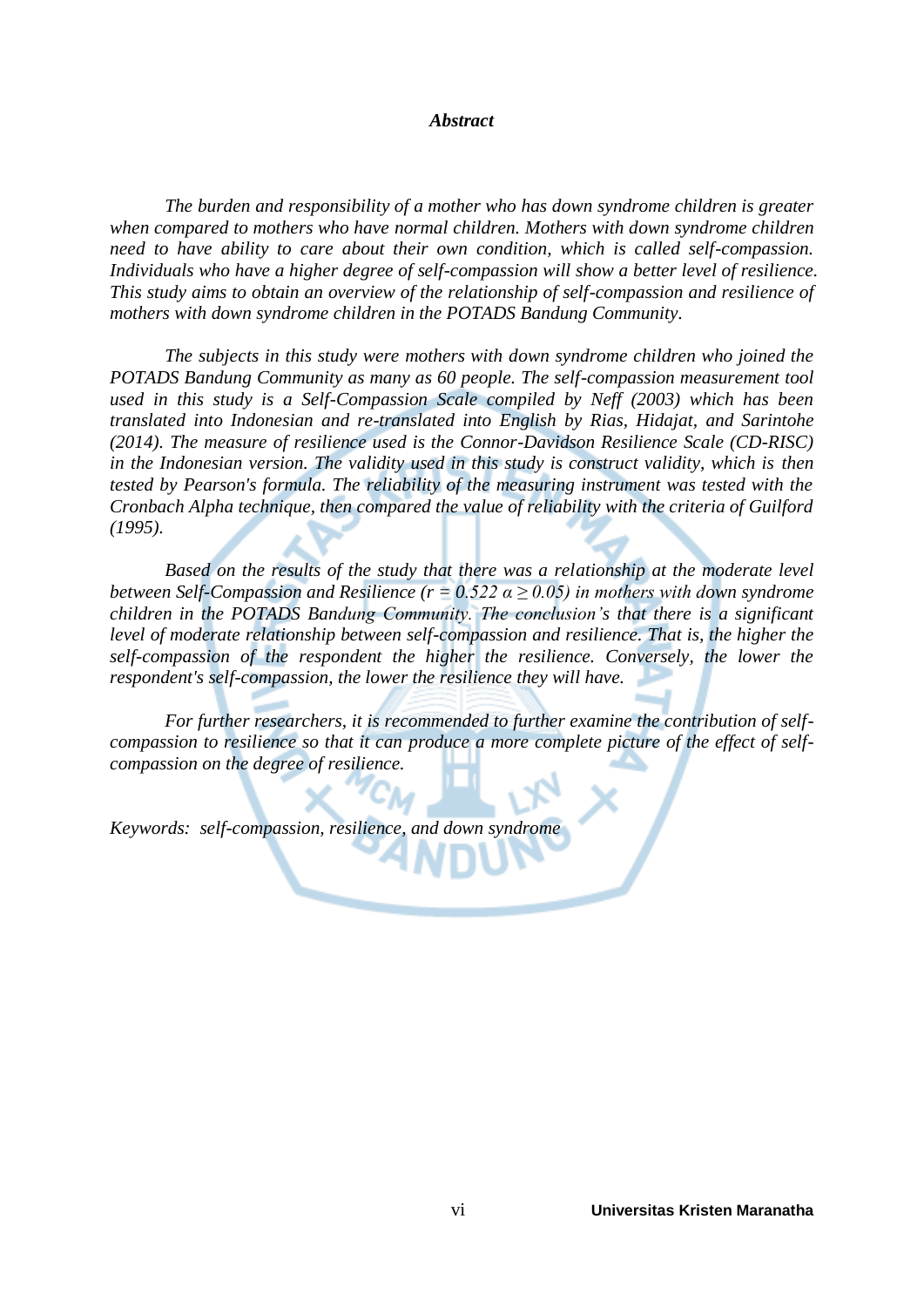# **DAFTAR ISI**

|                                   | Ť              |
|-----------------------------------|----------------|
|                                   | $\ddot{\rm n}$ |
|                                   | iii            |
|                                   | iv             |
|                                   | V              |
|                                   | vi             |
| KATA PENGANTAR                    | vii            |
| DAFTAR ISI                        | ix             |
| <b>DAFTAR TABEL</b>               | xiii           |
| <b>DAFTAR GAMBAR</b>              | xiv            |
| <b>DAFTAR LAMPIRAN</b>            | XV             |
| <b>PENDAHULUAN</b><br><b>BABI</b> |                |
| 1.1 Latar Belakang Masalah        | 1              |
| 1.2 Identifikasi Masalah          | 8              |
| 1.3 Maksud dan Tujuan Penelitian  | 8              |
|                                   | 8              |
|                                   | 8              |
|                                   | 8              |
|                                   | 8              |
|                                   | 9              |
|                                   | 9              |
|                                   | 18             |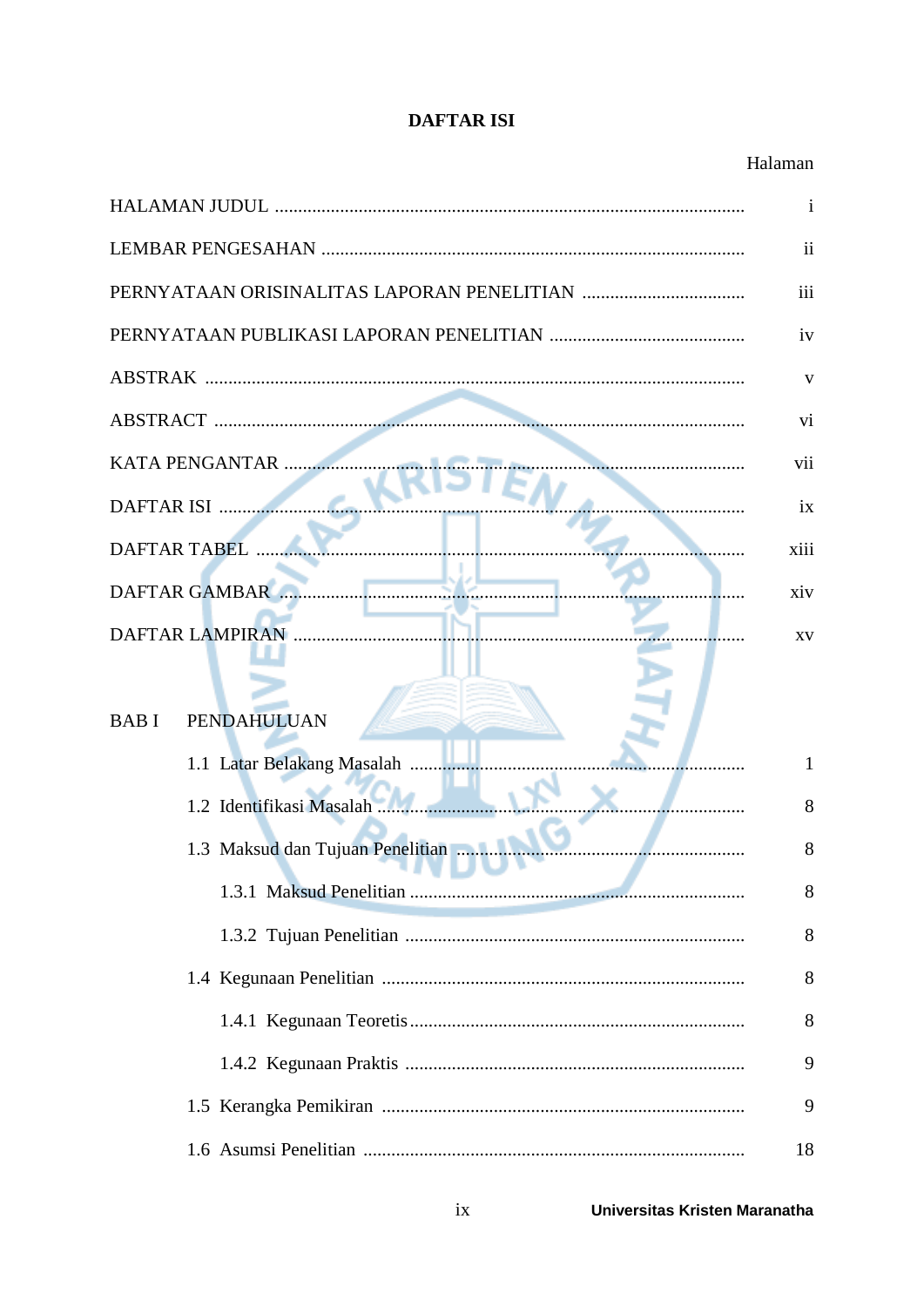|--|--|--|

# BAB II TINJAUAN PUSTAKA

|                                                          | 19 |
|----------------------------------------------------------|----|
|                                                          | 20 |
|                                                          | 23 |
|                                                          | 23 |
|                                                          | 24 |
| 2.3 Keterkaitan antara Self-Compassion dengan Resiliensi | 28 |
|                                                          | 30 |

#### BAB III METODOLOGI PENELITIAN **Allen**

| <b>METODOLOGI PENELITIAN</b>                     |    |
|--------------------------------------------------|----|
| 3.1 Rancangan dan Prosedur Penelitian            | 32 |
| 3.2 Variabel Penelitian dan Definisi Operasional | 33 |
|                                                  | 33 |
|                                                  | 33 |
| 3.2.3 Definisi Operasional                       | 33 |
| <b>AAAmst 19</b><br>3.3 Alat Ukur                | 35 |
|                                                  | 35 |
|                                                  | 36 |
|                                                  | 38 |
|                                                  | 38 |
|                                                  | 38 |
| 3.3.4.1.1 Validitas Alat Ukur Self-Compassion    | 38 |
|                                                  | 39 |

x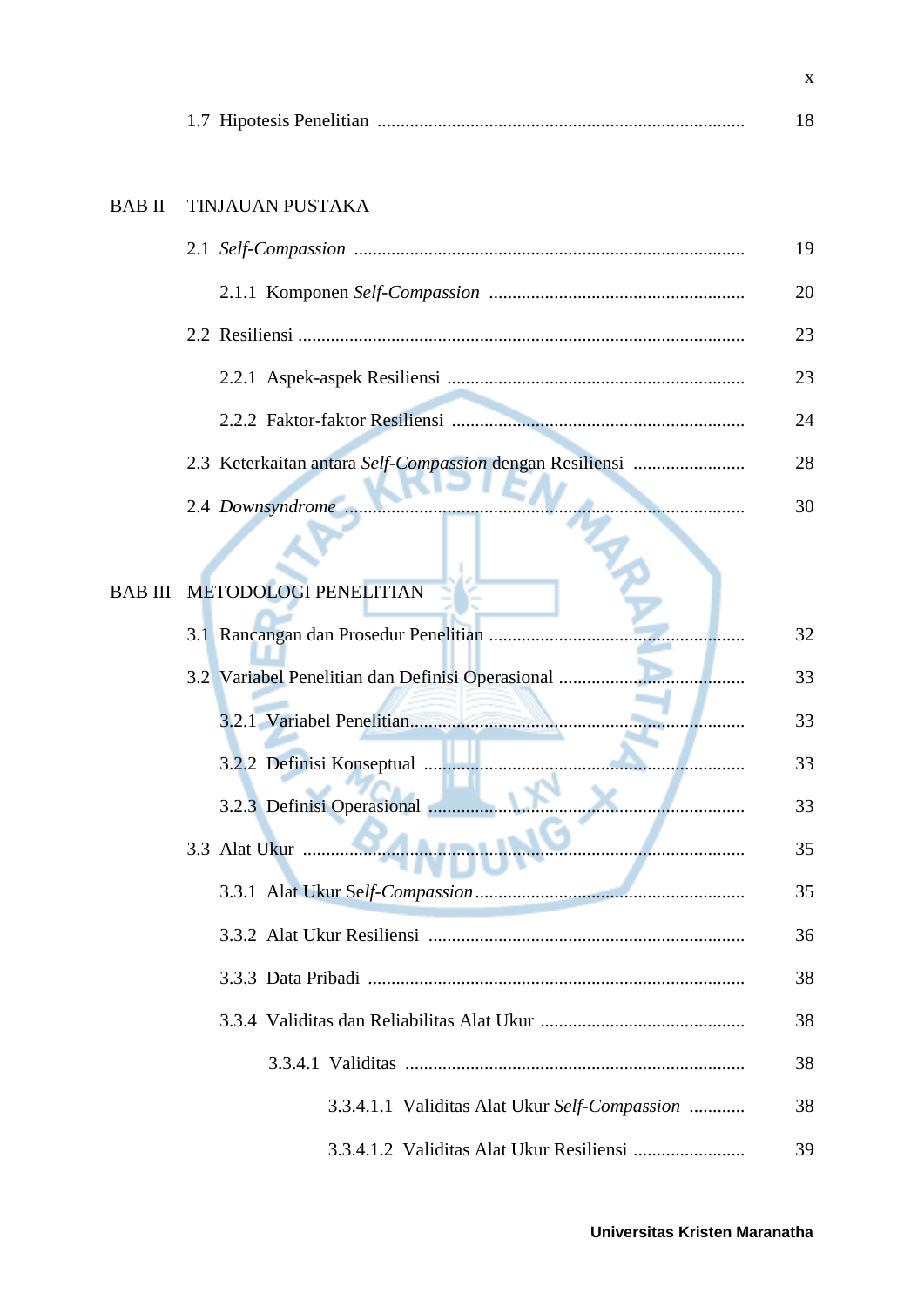|                                                  | 39 |
|--------------------------------------------------|----|
| 3.3.4.2.1 Reliabilitas Alat Ukur Self-Compassion | 39 |
|                                                  | 39 |
|                                                  | 40 |
|                                                  | 40 |
|                                                  | 40 |
|                                                  | 40 |
|                                                  | 40 |
|                                                  | 41 |

# BAB IV HASIL PENELITIAN DAN PEMBAHASAN

 $\epsilon$ 

|                                                            | 42 |
|------------------------------------------------------------|----|
|                                                            | 42 |
|                                                            | 43 |
|                                                            | 43 |
|                                                            | 44 |
| 4.2 Hasil Penelitian                                       | 44 |
| 4.2.1 Hasil Korelasi antara Self-Compassion dan Resiliensi | 44 |
| 4.3 Pembahasan                                             | 45 |

## BAB V SIMPULAN DAN SARAN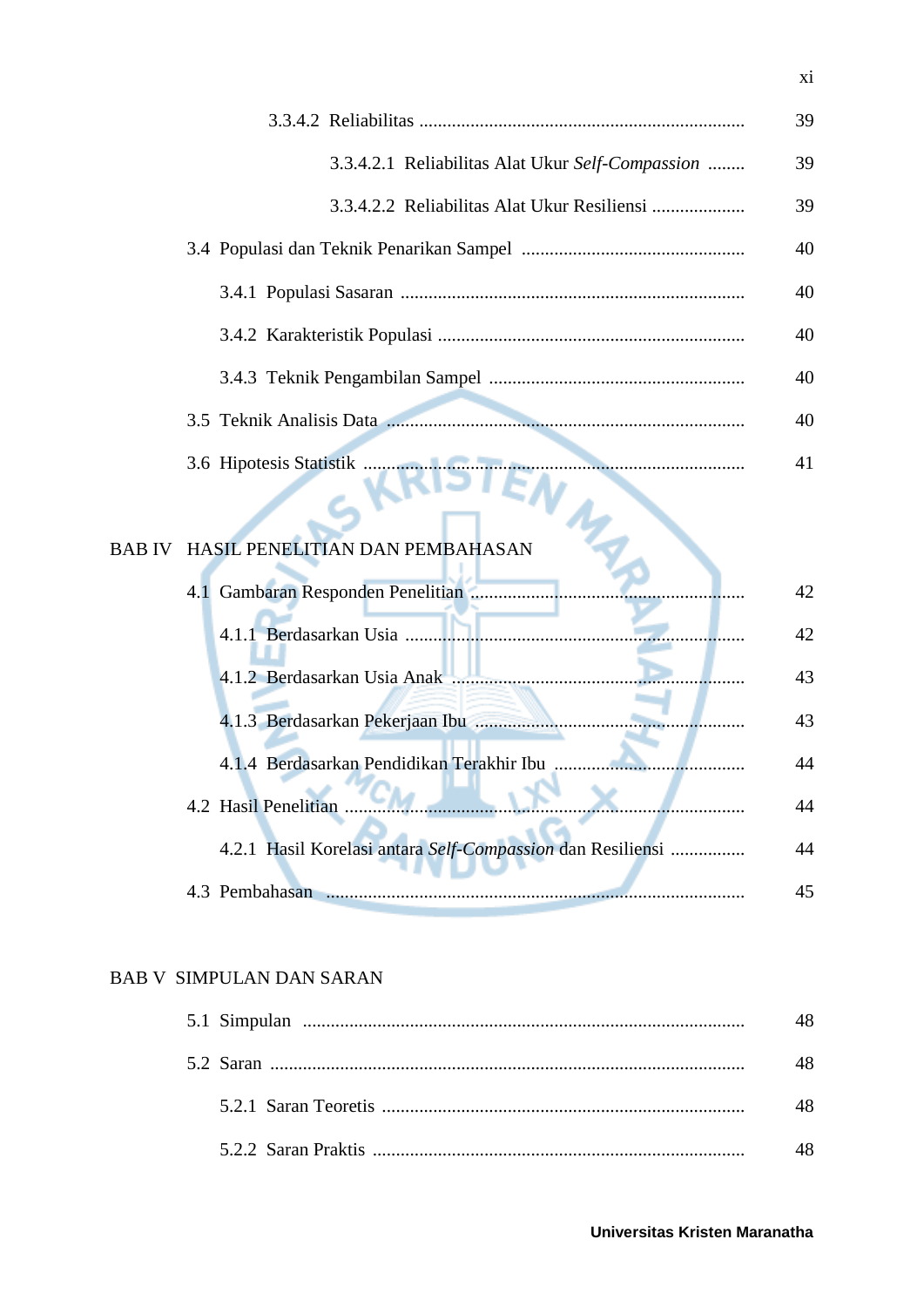|           | 50. |
|-----------|-----|
|           |     |
| LAMPIR AN |     |

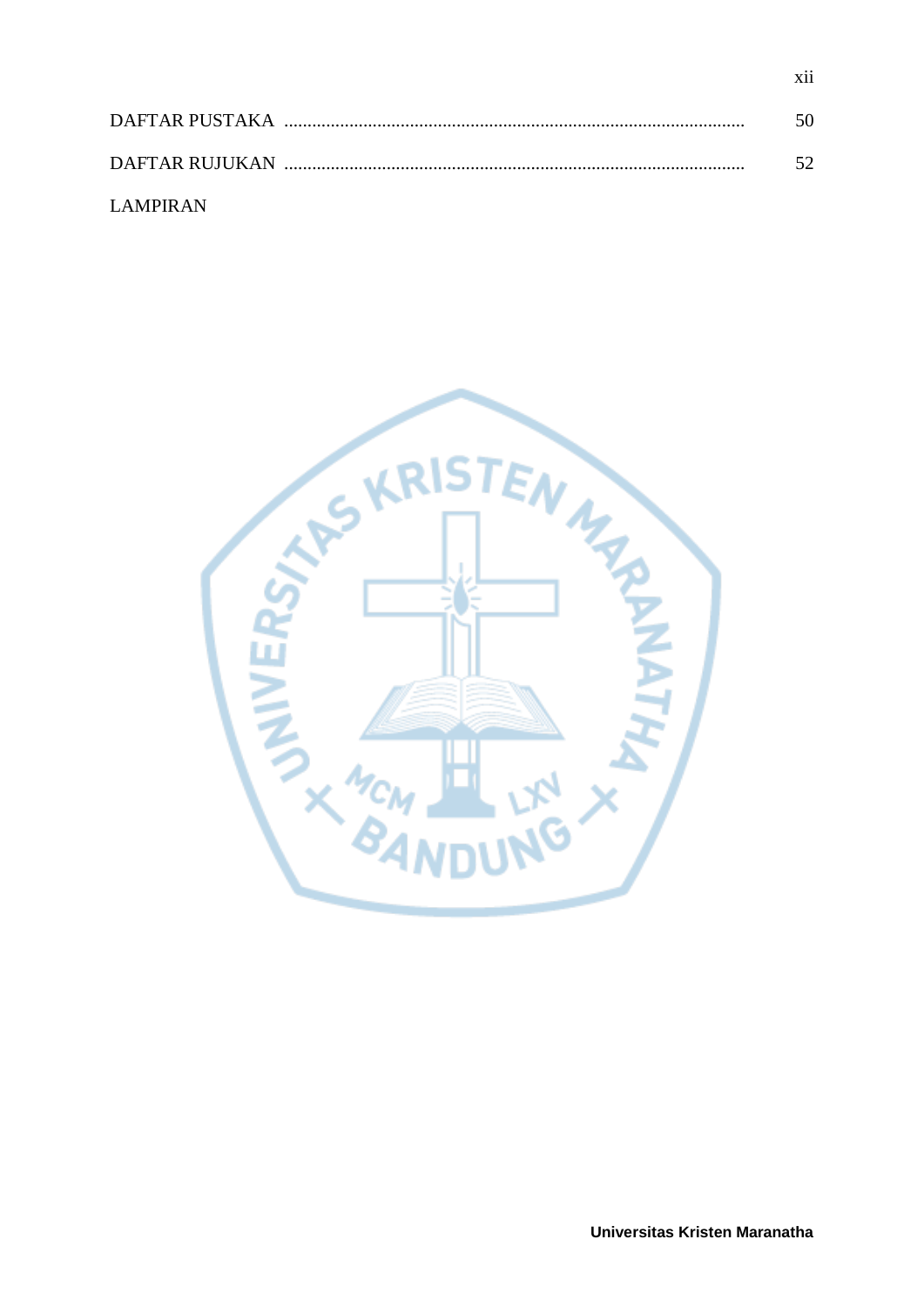## **DAFTAR TABEL**

| Tabel 3.1 |                                                                 | 35 |
|-----------|-----------------------------------------------------------------|----|
| Tabel 3.2 |                                                                 | 36 |
| Tabel 3.3 |                                                                 | 37 |
| Tabel 3.4 |                                                                 | 38 |
| Tabel 4.1 |                                                                 | 42 |
| Tabel 4.2 |                                                                 | 43 |
| Tabel 4.3 |                                                                 | 43 |
| Tabel 4.4 | Gambaran Pendidikan Terakhir Responden                          | 44 |
| Tabel 4.5 | Korelasi antara Self-Compassion dan Resiliensi<br>$\frac{1}{2}$ | 44 |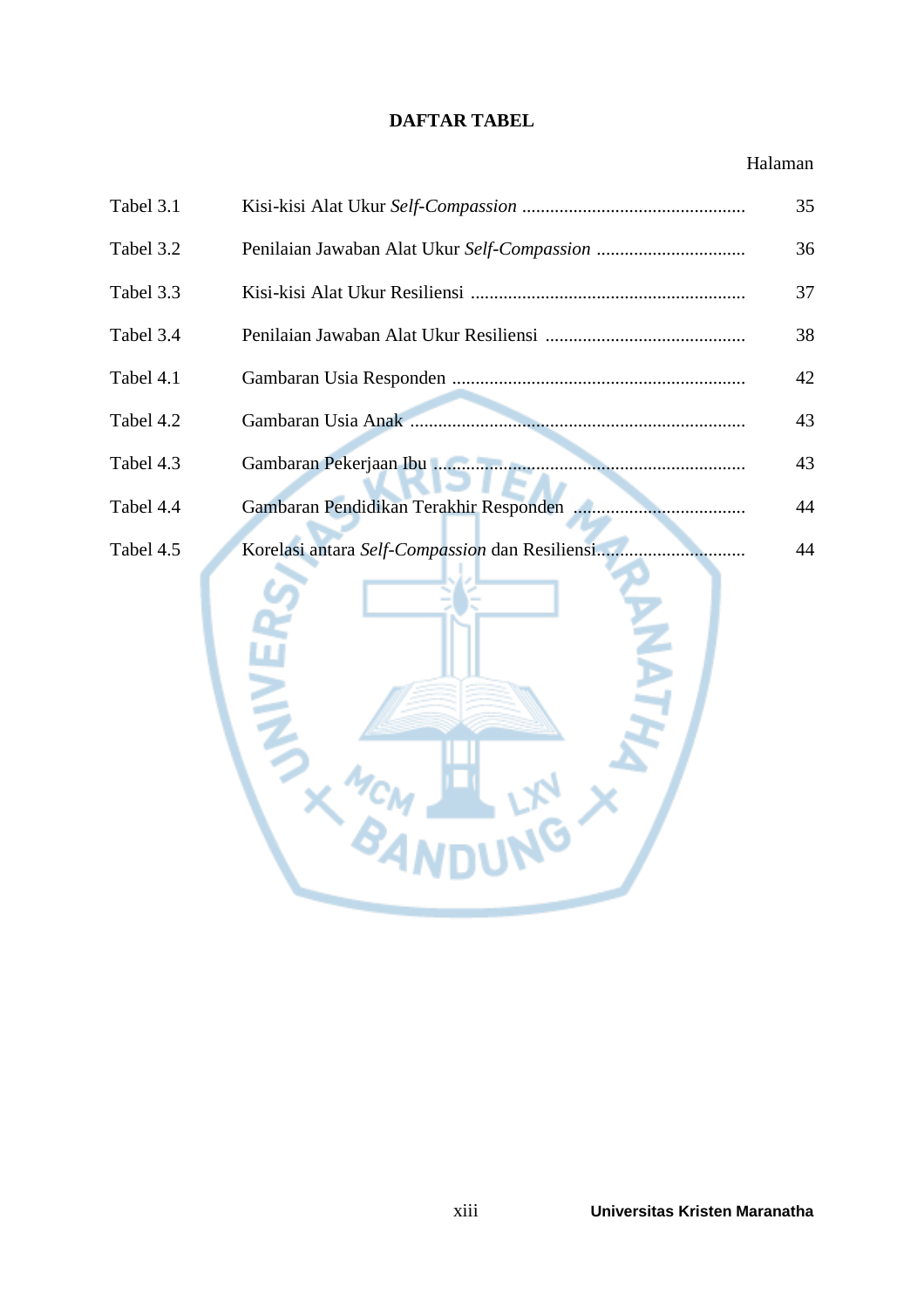# **DAFTAR GAMBAR**

| Gambar 1.1 | 17 |
|------------|----|
| Gambar 3.1 | 32 |